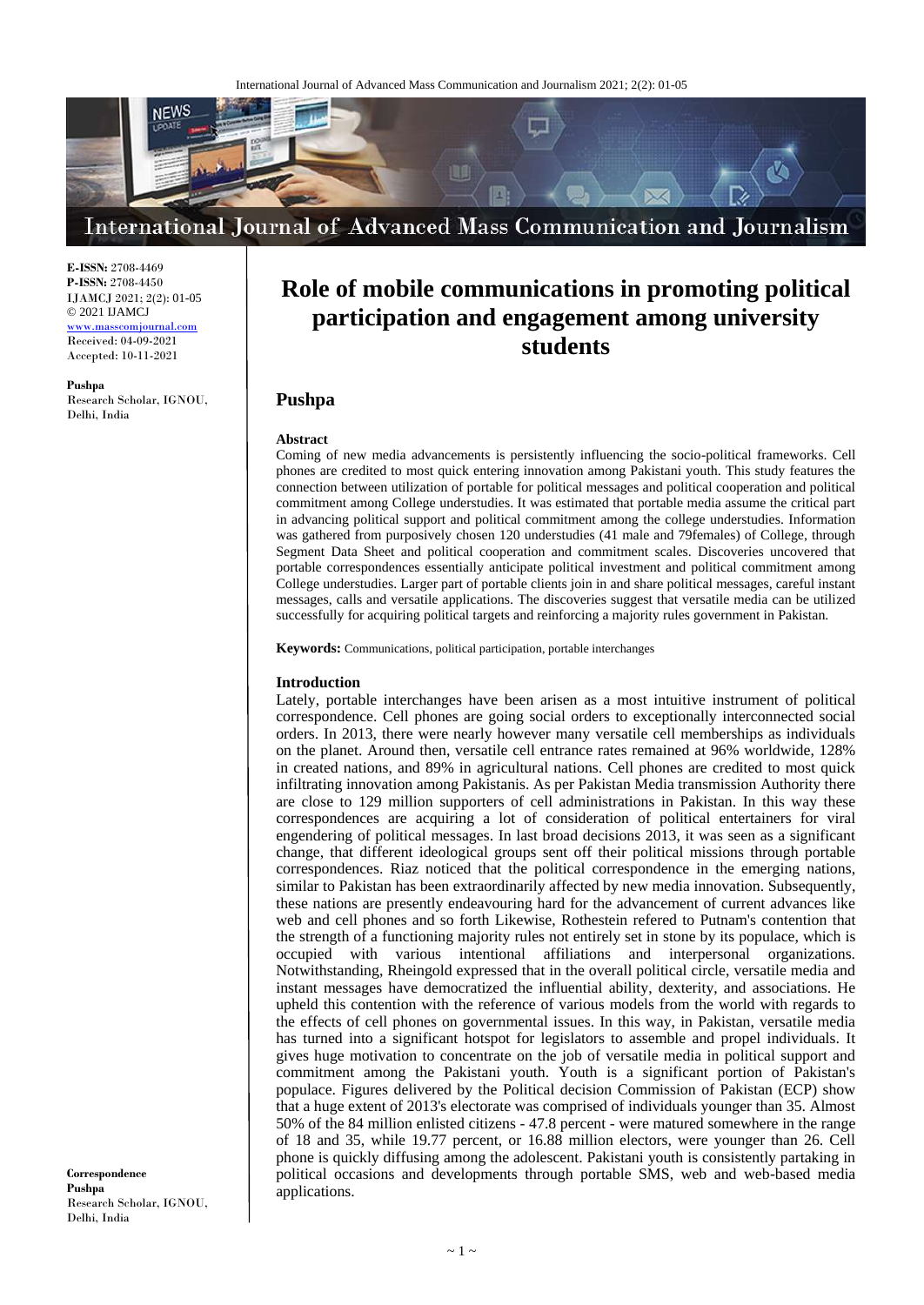Eijaz observed that portable interchanges have become fruitful device for political correspondence in Pakistan. Versatile media was actually utilized by Pakistan Tehreek-I-Insaf for acquiring political advantages. Hence, the significant objective of political correspondence through portable interchanges is the youthful citizens. This multitude of raw numbers give sufficient motivation to concentrate on the job of versatile media in advancing political investment and commitment among youth.

# **Literature Review**

For a functioning majority rules government, political conversations and sharing are a significant component. It makes a winding of mindfulness among youth. New media advances and web-based media are continually changing the political circle [9, 10]. Likewise, portable correspondences are additionally assuming a significant part in expanding the political cooperation among the young. Portable media are not just accommodating for residents to take part in political interest, yet additionally they are a wellspring of expanding government officials connecting with residents. Thusly, portable media speed up the political pioneers e-investment. Albeit, new media have expanded the political cooperation among the residents. However, researchers apparent that it doesn't work as expected a few times. Carlisle and Patton observed that Facebook isn't however powerful as it seems to be considered for expanding youth cooperation in political circle. Walton and Donner additionally scrutinized the job of versatile Theoretical Appearance of new media innovations is constantly influencing the socio-political frameworks. Mobile phones are credited with being the most quickly adopted innovation by Pakistani people. This study looks at the link between using a portable device to send political messages, political cooperation, and firm support among College students. It was hypothesised that diverse media have a crucial role in promoting political collaboration and political support among college students. Through the Segment Spec Sheet and political backing and commitment measures, information was acquired from 120 College understudies (41 males and 79 females). According to research, mobile interchanges mostly predict political collaboration and firm support among College students. Larger part of versatile clients join in and share political messages, careful instant messages, calls and portable applications. The discoveries suggest that versatile media can be utilized really for acquiring political goals and reinforcing a vote based system in Pakistan. They expressed that the versatile correspondences, explicitly portable web restricted the size of one's organization by connecting just to similar individuals. In this manner, it couldn't assume any critical part in Africa races 2009. In any case, it is additionally contended that sectarians are all the more politically drawn in and spurred as contrast with free movers. Then again, Gurevitch *et al*. recommended that internet based media is assuming control over traditional press. Strategy producers and public connection officials are currently confronting new difficulties. Believed web-based space can tended to these difficulties well, since it can assist with practicing residents' goals, and self-verbalizations through speedy internet based input reaction framework at different degrees of government, i.e., focal level and commonplace level. The idea of advanced gap recommends that the new media advances are just uplifting cooperation among a concentrated exclusive class. Notwithstanding,

portable media is filling this hole, and giving equivalent scene to political cooperation. In Pakistan, youth is ceaselessly joining in and sharing political messages. They are effectively participate in viral spread of political messages. This is a positive indicator for political support of youth. Essentially, Campbell and Kwak expressed that utilization of the innovation for talking about legislative issues and public undertakings is emphatically connected with both political cooperation and receptiveness. In addition, portable correspondences has likewise turned into a wellspring of bringing voice up in dictator frameworks. Besides, Campbell and Kwak expressed that the utilization of versatile media for data trade are positive elements of interest in metro life. People, who feel more OK with portable media will generally be more strategically and communally drew in than the individuals who, feel awkward with versatile media. Pick concentrated on the portable interchanges of instant messages, applications and twitter for adequacy of political correspondence. He pointed out that the varied programs have opened up a lot of avenues for political communication. Cell phones have become a means of communication between government officials and the general people. Structure Hypothetical Over the last two decades, sociologists from diverse fields of study have given the concept of social capital a lot of thought. There are many different definitions, methodologies, and estimation procedures for social capital. "Social power refers to the informal organisations between people, as well as the trust, common standards, and reciprocities that sustain and develop from such affiliations," according to the definition. "The essential concept of social capital is that organisations and their associated corresponding standards are valued. They have an interest for the people who work in it, and they have clear downsides in some circumstances ". Social capital refers to aspects of social association, such as organisations, norms, and trust, that operate together for mutual benefit through coordination and participation. Arrangements for social capital with aggregate activity. As a result, it has become a focus point for research into political support among society's citizens. Social capital, on the other hand, is associated with mobile media and interpersonal groups. New data and communication developments, as well as the expressly versatile and web, according to Putnam, have created new opportunities for the restoration of political collaboration and dedication among Americans. In Uruguay, Chile, Mexico, and Peru, Klesner investigated the positive importance of social networks and organisations in improving political collaboration. Nonetheless, directed impacts were found if there should arise an occurrence of Latin America. Social capital impacts for political support and metro commitment are likewise apparent in England, India, Iran, Canada, Poland, Japan and numerous different nations of the world. Notwithstanding, these impacts rely upon large scale miniature factors. Social setting, orientation, schooling, pay factors additionally matter in affecting political investment. Portable media and interpersonal organizations increment political openness of people through political conversations. Thusly, social communication fundamentally speeds up political interest of people. Social capital is the result of individual organizations. It broadens the scope of political support and commitment among society's citizens. In any event, Lim argued that focusing on the effect of informal networks on political support requires special organisational qualities.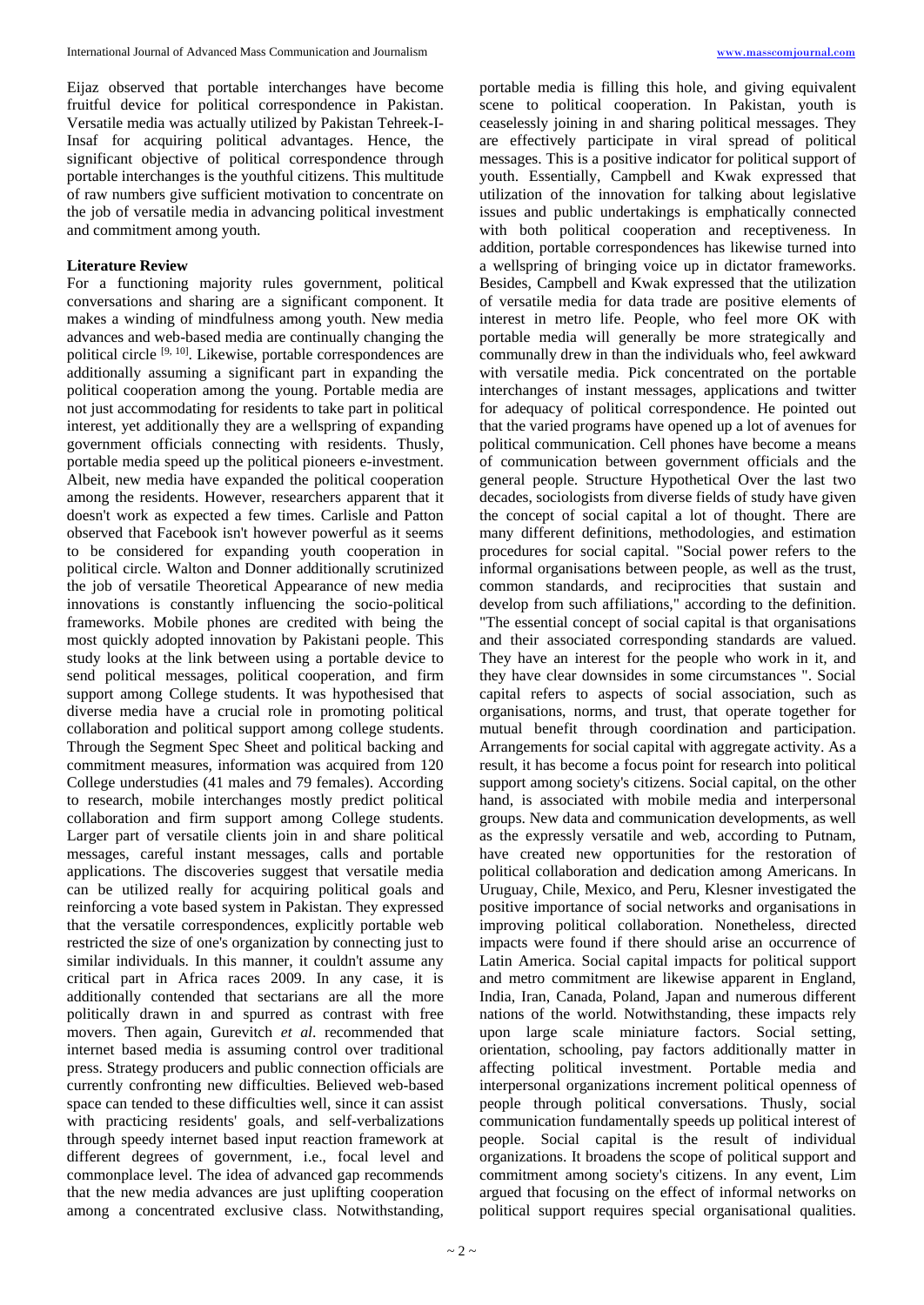Friendly capital is more concerned with the types of relationships and characters than with simple interlinking. The premise of this study is that diverse media has increased long-distance informal connection and, as a result, the friendly investment of Pakistani youth. As a result, it has the potential to play an important role in promoting political commitment and cooperation among Pakistani youth.

### **Research Approach and Targets of Study**

Followings are the targets of this examination.

- To concentrate on versatile openness among College understudies
- To investigate the job of versatile media in advancing political support among College understudies.
- To investigate the job of versatile media in advancing political commitment among College understudies.
- To depict the orientation and alliance contrasts in political cooperation and commitment among College understudies.

Speculations keeping in view the past writing studies, following theories are being planned; H1: More the openness to versatile correspondences; more will be the political cooperation among college understudies. H2: More the openness to portable interchanges; more will be the political commitment among college understudies. H3a: There would be distinctions in sexual orientation in portable openness among college understudies. H3b: There would be distinctions in sexual orientation in political cooperation among college understudies. H3c: There would be distinctions in sexual orientation in political commitment among college understudies. H4a: There would be contrasts among sectarians and free understudies' versatile openness. H4b: There would be contrasts among sectarians and free understudies' political investment. H4c: There would be contrasts among sectarians and free understudies' political commitment. Strategy The current review means to investigate the job of versatile correspondences in advancing political support and political commitment among college understudies. Populace of the current review was college understudies, while the example size was 120 understudies including 41 male and 79 female understudies. Purposive inspecting procedure was utilized for test choice. The standards for test choice was; a) the ordinary understudy of college of Gujrat, b) client of cell phone c) client of political messages on cell phone. All respondents were gotten too actually, and information was gathered through up close and personal organization. Measures for making factors functional, and estimating the connections of various ideas, information was gathered through segment sheet, scale for portable openness, scale for political interest and scale for political commitment. Segment sheet in this sheet, respondents were posed inquiries about their name, orientation, age, instruction program, concentrate on division, political connection, and time since alliance. This large number of inquiries were developed open finished. Scale for portable openness A 12-thing scale was developed to gauge the versatile openness of respondents. Questions were gotten some information about; utilization of cell phone, utilization of SMS, utilization of Calls, utilization of portable web, utilization of web-based media versatile applications, significance of portable throughout everyday life, utilization of versatile for entertainment, utilization of portable for tattle, utilization of portable as a side interest,

portable as relaxation action, and portable as mean of correspondence with family members, cohorts. Questions were gotten some information about the utilization of cell phone for; spreading political messages to other people, examining policy centered issues with others, propelling others for political exercises, engendering public issues to other people, proliferating political data to other people, engendering political pronouncements to other people, and making mindfulness about equitable privileges. All questions were estimated at five point Likert scale from emphatically consent to unequivocally clash. Cronbach alpha dependability of scale was recorded as 0.84. Methodology For information assortment, formal consent was taken from research chief. Then, at that point, formal authorization letter was acquired from the organization of Target College. College organization conceded authorization and permitted the analyst to gather information from their establishment. Respondents were first and foremost presented with regards to the point, and they were mentioned to sign assent letter. In which, they were guaranteed with regards to their classification and namelessness. They were additionally allowed the right of pull out. The normal time in finishing the poll was 7-12 minutes. Results Information was investigated through SPSS rendition 22. First and foremost, scale things reactions were figured. Furthermore, engaging and inferential examination was executed. Discoveries feature that larger part of youth is utilizing versatile correspondences at large and their political support and commitment were likewise seen as high. In any case, Autonomous example t-test tracked down huge distinctions in sexual orientation in political cooperation and political commitment. Male understudies are all the more politically participative and drawn in as contrast with female understudies.

### **Analysis and discussion**

Discoveries demonstrate that there is no huge distinction in political commitment of sectarians and non-hardliners. In its long term history of autonomy, it has noticed a few long military systems. In any case, from the 2002 to forward, fairly chose legislatures are finishing their residency as indicated by constitution of Pakistan. This is a positive marker for popularity based advancement of the country. Presently, Pakistan media scene has likewise become much energetic and dynamic, subsequent to getting opportunity in President Musharraf system, 2002. In addition, present day correspondence and data advancements are likewise acquiring notoriety among the residents of Pakistan. This is a positive advance towards popularity based improvement of the country. Present investigation discovered that young people of Pakistan is enhance in cell phone utilization in their everyday existence for various undertakings. Portable has turned into the need of college understudies. Its entrance rate is expanding among college understudies. Versatile media is assuming significant part in expanding the individual organizations of Pakistani understudies, like it contention of Putnam in American setting. It is intriguing to see that portable openness is assuming a significant part in advancing political support and political commitment among Pakistani youth as it was noted by past examinations in Pakistan. Discoveries of study support the contention that portable correspondences are the positive indicator of political investment and commitment. These discoveries are sound pointer for working majority rules government in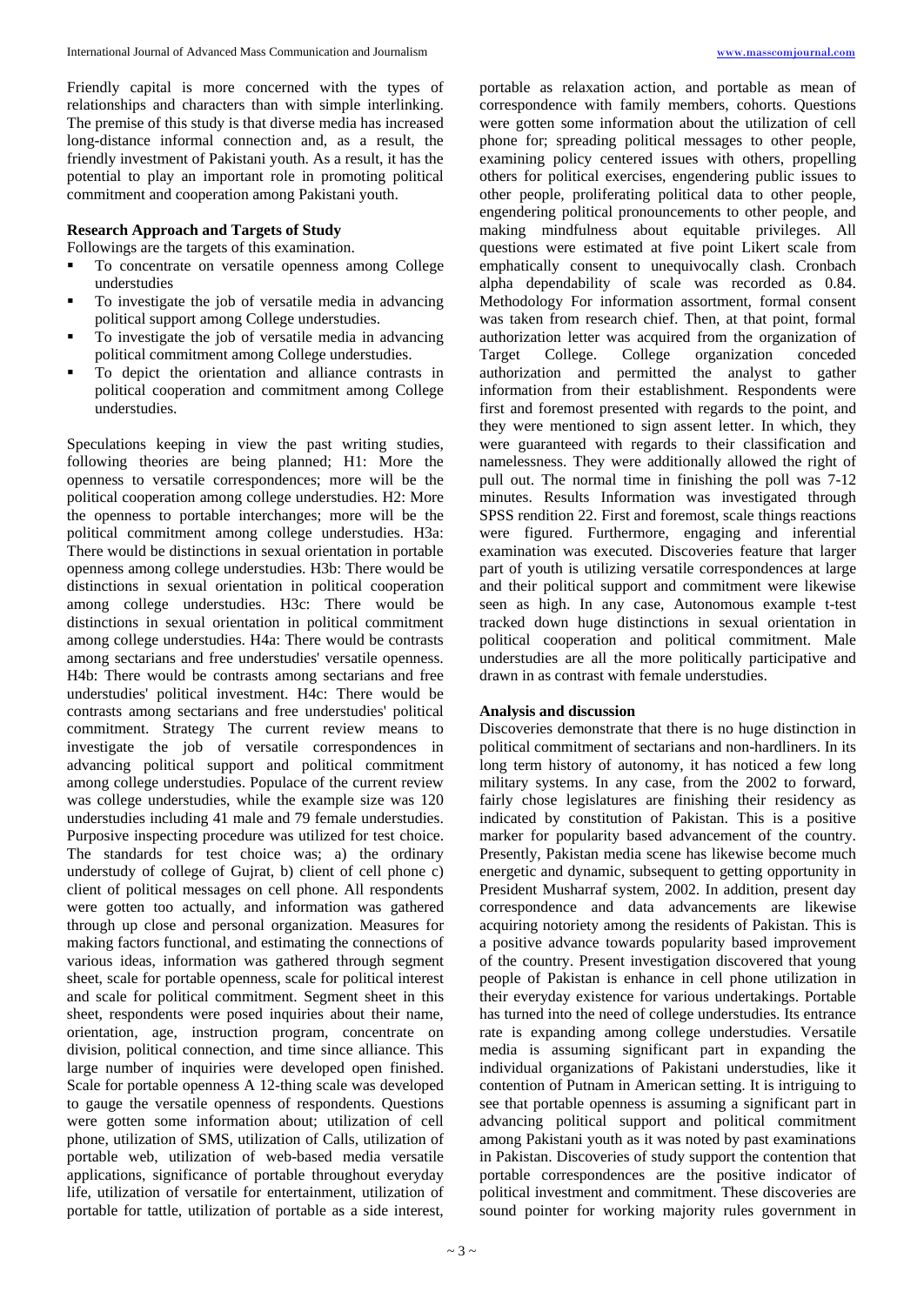Pakistan. As Rothestein noticed that vote based system relies upon political interest of people of society. Concentrate on discover that Pakistani youth is participating in governmental issues effectively. They are successfully captivating in political activities and ideological groups by utilising a variety of mediums. Youth are investigating and disseminating political messages via mobile media such as SMS, the flexible web, and internet media applications. As a result, informal network and interpersonal capital have become important factors in developing political engagement and political support among Pakistani people, as well as youth from other countries around the world. In Pakistan, things are currently moving in the direction of a majority rule government. The findings of the study support Muslim findings, indicating that the use of diverse media has increased political collaboration among Pakistani young. It also has a connection to other Pakistani probes into portable correspondence. In this vein, H1 and H2 seek assistance from discoveries. Notwithstanding, investigation discovered that ladies in Pakistan are still less politically dynamic and drawn in than men. This is anything but a decent pointer for socio-political improvement of Pakistan. Strategy creators should endeavour hard to dispense with this distinction in sexual orientation in political support. There is no huge contrast being used and access of portable correspondences among male and female understudies. Notwithstanding, contrasts exists in political investment and political commitment of youth. Albeit, versatile media is diminishing advanced separation holes, yet in Pakistan, it isn't viable for advancing orientation fairness in political investment and commitment. Subsequently, concentrate on tracks down help for H3b and H3c. Notwithstanding, H3a isn't upheld. Versatile interchanges are viewed as significant for vote based turn of events, however on the opposite side, pundits contend that it is just supporting existing perspectives, rather than fortifying vote based system. Present investigation discovered that hardliners are more disposed towards cell phone utilization and political interest (Table 3). Its help the contention that hardliners are more politically participative than that of free movers. In any case, intriguing thing is that, the political commitment is practically equivalent among sectarians and free understudies. Subsequently, it is contended, that versatile political interest is high among sectarians, as well as, it is additionally uplifting political commitment among uplifting political commitment among autonomous understudies. Subsequently, discoveries of study track down help for H4a and H4b. in any case; H4c doesn't track down help for affirmation. This shows that portable interchanges are making majority rule arrangement of Pakistan more energetic, various and plural. In Total, portable media is advancing and reinforcing popularity based culture in Pakistan.

# **Conclusion**

Present review reasons that cell phone has infiltrated among the young people of Pakistan. Portable interchanges are assuming an extensive part in advancing political investment and commitment among college understudies of Pakistan. This is a sound pointer for socio-political improvement of Pakistani society. Be that as it may, versatile interchanges are less successful for improving political investment among ladies. In general, versatile interchanges job in reinforcing a vote based system in Pakistan can't be under assessed. Nonetheless, there is a

need to plan strategy for the powerful utilization of portable interchanges for expanding resident cooperation in political course of country. Constraints Despite the fact that, concentrate on tracks down solid relationships among portable openness and political cooperation, and commitment among, yet it has a few restrictions. First and foremost, information was gathered from one college of Punjab. Moreover, study can't be sum up to non-taught young people of Pakistan. Which is the enormous portion of society. Future Exploration Further examination ought to investigate the connections of portable interchanges and political cooperation among uninformed residents of Pakistan. Besides, it should likewise be read up in various territories for inspecting more extensive connection between portable media and political investment among Pakistan youth. Future examination ought to likewise look at the portable correspondences impacts on sectarians and nonhardliners.

### **References**

- 1. Sanou B. The World in 2013: ICT facts and figures. International Telecommunications Union, 2013.
- 2. Pakistan Telecommunication Authority. Annual Report, 2013.
- 3. Riaz S. Effects of New Media Technologies on Political Communication. J Political Stud. 2010;1:161-173.
- 4. Rothestein B. Social Capital in a working democracy: the casual mechanisms In F Engelstad & O Oeterud (Eds.), Power and Democracy: Critical interventions, 2004, 101-128.
- 5. England: Ashgate Publishing Limited.
- 6. Rheingold H. Mobile Media and Political Collective Action. In: Katz J editor. Handbook of mobile communication studies, 2008, 6. http://tribune.com.pk/story/525778/pakistans-youthbulge/.
- 7. Michaelsen M. New Media vs Old Politics the Internet, Social-Media, and Democratisation in Pakistan fesmedia Asia Series. Berlin, Germany, 2011.
- 8. Eijaz A. Impact of New Media on Dynamics of Pakistan Politics. Journal of Political Studies. 2013;20:113-130.
- 9. Gil de Zúñiga H, Molyneux L, Zheng P. Social Media, Political Expression, and Political Participation: Panel Analysis of Lagged and Concurrent Relationships. J Commun. 2014;64:612-634.
- 10. Serra P, Camilo EJ, Gonçalves G. Political participation and web 2.0, 2014, 1-283.
- 11. Campbell SW, Kwak N. Political involvement in "mobilized" society: The interactive relationships among mobile communication, network characteristics, and political participation. J Commun. 2011;61:1005- 1024.
- 12. Stieglitz S, Brockmann T. The Impact of Smartphones on E-Participation. 46th Hawaii International Conference on System Sciences, 2013, 1734-1742.
- 13. Carlisle JE, Patton RC. Is Social Media Changing How We Understand Political Engagement, 2013.
- 14. An Analysis of Facebook and the Presidential Election. Political Res Quarterly. 2008;66:883-895.
- 15. Walton M, Donner J. Read-Write-Erase: Mobilemediated Publics in South Africa's 2009 Elections. In Katz JE (Ed.), Mobile Communication: Dimensions of Social Policy, 2011, 117-132.